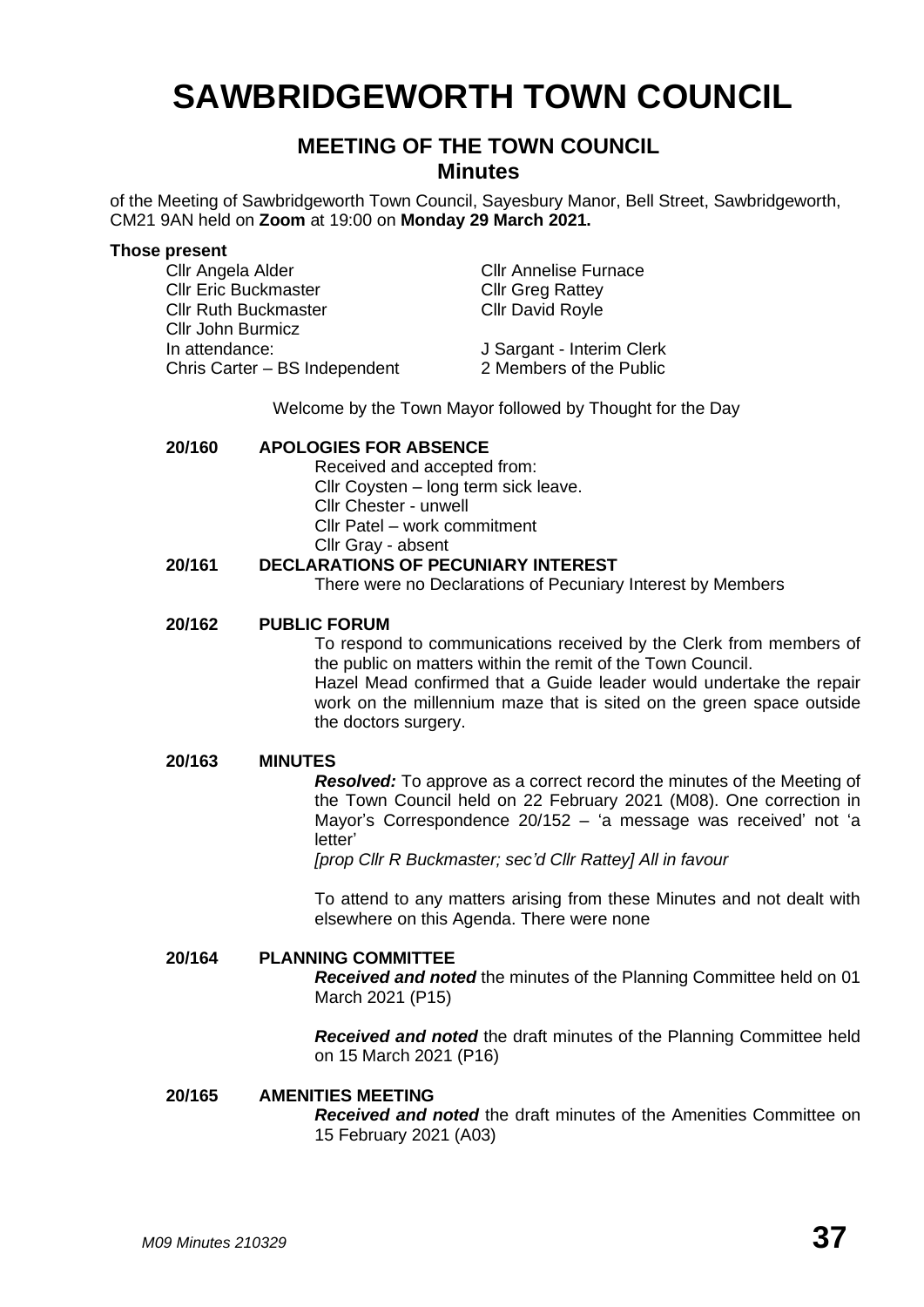## **20/166 ECO-AUDIT WORKING PARTY**

*Received and noted* the notes of the Eco-Audit Working Party held on 8 February 2021.

#### **20/167 ECONOMIC DEVELOPMENT AND STAP COMMITTEE**

*Received and noted* the draft minutes of the Economic Development and STAP Committee on 15 March 2021 (E04)

#### **20/168 STANDING ORDERS**

*Noted:* to amend Standing Orders by the addition of the following clause:

1 (d). Subject to the provisions of the Coronavirus Act 2020, meetings of the Council and its Committees and sub-Committees may be held remotely by a media platform such as Zoom or Teams.

This will be debated at the meeting of full council of 26 April 2021 in accordance with Standing Order 77:

*A resolution permanently to add, vary or revoke a Standing Order shall, when proposed and seconded, stand adjourned without discussion to the next ordinary meeting of the Council.*

## **20/169 APPOINTMENT OF INTERIM CLERK AND RFO**

- *Resolved* to appoint an Interim Clerk as Miss Joanne Sargant until the 30 June 2021 *[prop Cllr Alder; sec'd Cllr Rattey] All in favour*
- *Resolved* to appoint an RFO as required by s151 of LGA (1972) as Mrs Lisa Dale until 31 July 2021 *[prop Cllr Alder; sec'd Cllr R Buckmaster] All in favour*
- *Resolved* to appoint Mr Richard Bowran on a consultancy basis to assist the RFO with year-end accounts in preparation for internal audit and to close the financial year down. *[prop Cllr Alder; sec'd Cllr Burmicz] All in favour*

Cllr Burmicz expressed that this was a welcomed approach in the current situation and looked forward to working with the officers appointed.

#### **20/170 WEST ROAD DEVELOPMENTS (SAWB 2 & SAWB 3)**

Cllr E Buckmaster updated as follows:

- o Following complaints from residents and an incident that was reported to the police, a driver from the contractor Houlihan (SAWB2 - Taylor Wimpey) has been banned from delivering to the site.
- o Developers for SAWB2 have made the following commitments in writing:
	- No deliveries will made prior to 9.30am or after 3pm to avoid timings of the school day, failure to comply will lead to suppliers losing the contract to supply the site.
	- Houlihan have confirmed that if a delivery arrives after 2.30pm and is offloaded that they will be held on site until after 3.30pm.
	- Taylor Wimpey have issued a non-conformity notice which attracts a £500 fine and requires the directors of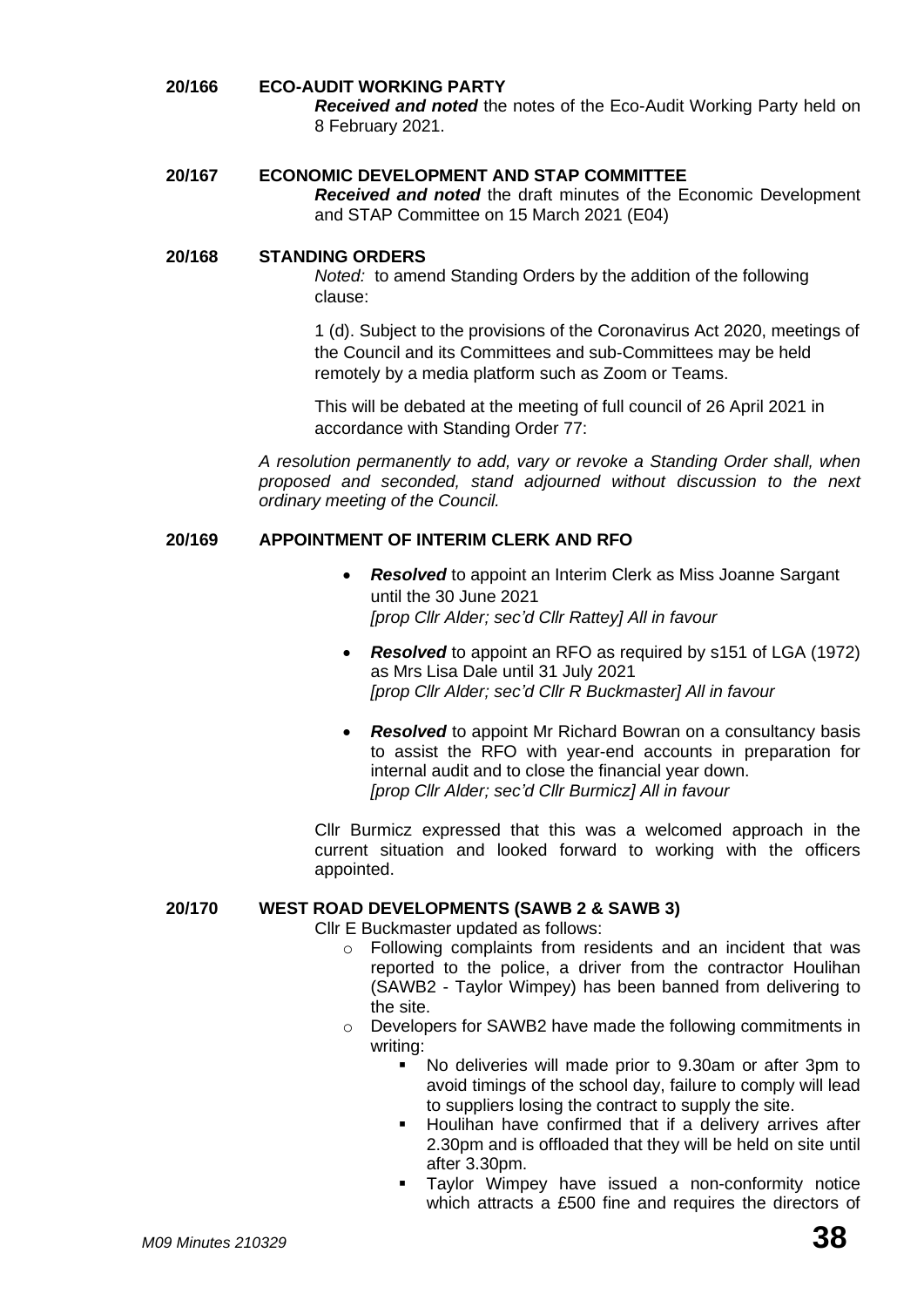the company to explain what punitive actions they have taken with regards to measure and controls to their suppliers.

- Taylor Wimpey have made Houlihan erect clear signage stating the deliveries can only be made strictly between 9.30am and 3pm as detailed in the construction management plan.
- Houlihan have written to all suppliers indicating that they must contact the site thirty minutes before their impending arrival.
- o Developers for SAWB3 have made the following commitments in writing:
	- Confirming that all suppliers and sub-contractors have been written to detailing the specific delivery times, failure to comply will lead to suppliers being turned away at their own cost.
	- A website has been put in place for residents and the town council to access for better communication. Postcards will be delivered to a number of roads in the area (West Road, Crofters, Crofters End, Atherton End, Roseacres, Coney Gree) with details of the website that can be accessed that will give up to date information such as road closures. Interim Clerk to register the town council on the website to receive updates for dissemination.

Cllr E Buckmaster confirmed that once the sites have been handed back to the developers from the groundwork contractors that a site visit could be arranged for town councillors to visit, this is envisaged to be late summer 2021.

*Cllr Furnace thanked Cllr E Buckmaster for his tenacity on this issue and additionally Cllr Royle for their regular visits to West Road.*

*Cllr Alder thanked Cllr Buckmaster for the huge amount of work that he had done in relation to the developments and asked if the restricted delivery timings applied during school holidays? Cllr E Buckmaster confirmed that they delivery restriction times only applied in term time, however variations in school end times means that the schools will have to coordinate with the developers giving an outline of their term dates and times. Cllr E Buckmaster has also liaised with the County Council's School Safety Manager over the safety of the school crossing patrol.*

*Cllr Burmicz has spoken with a resident who was concerned over a violation of his boundary in relation to those set out in the ground plans for the development. Cllr E Buckmaster confirmed that he also had been contacted by residents with their concerns, it appears that the problem is one of orientation as the homes are located side on right up to the boundary. Cllr E Buckmaster has looked into this and it appears that there has not been a violation, residents are in contact directly with the contracts manager to discuss any concerns or issues that they have.* 

*Cllr Furnace confirmed a response from East Herts Council with regards to the developments was still outstanding. Cllr Furnace asked Cllr E Buckmaster for an update on the community liaison group that had been discussed previously and if it had been set up yet and also made a suggestion that Cllr E Buckmaster could write a regular bulletin that*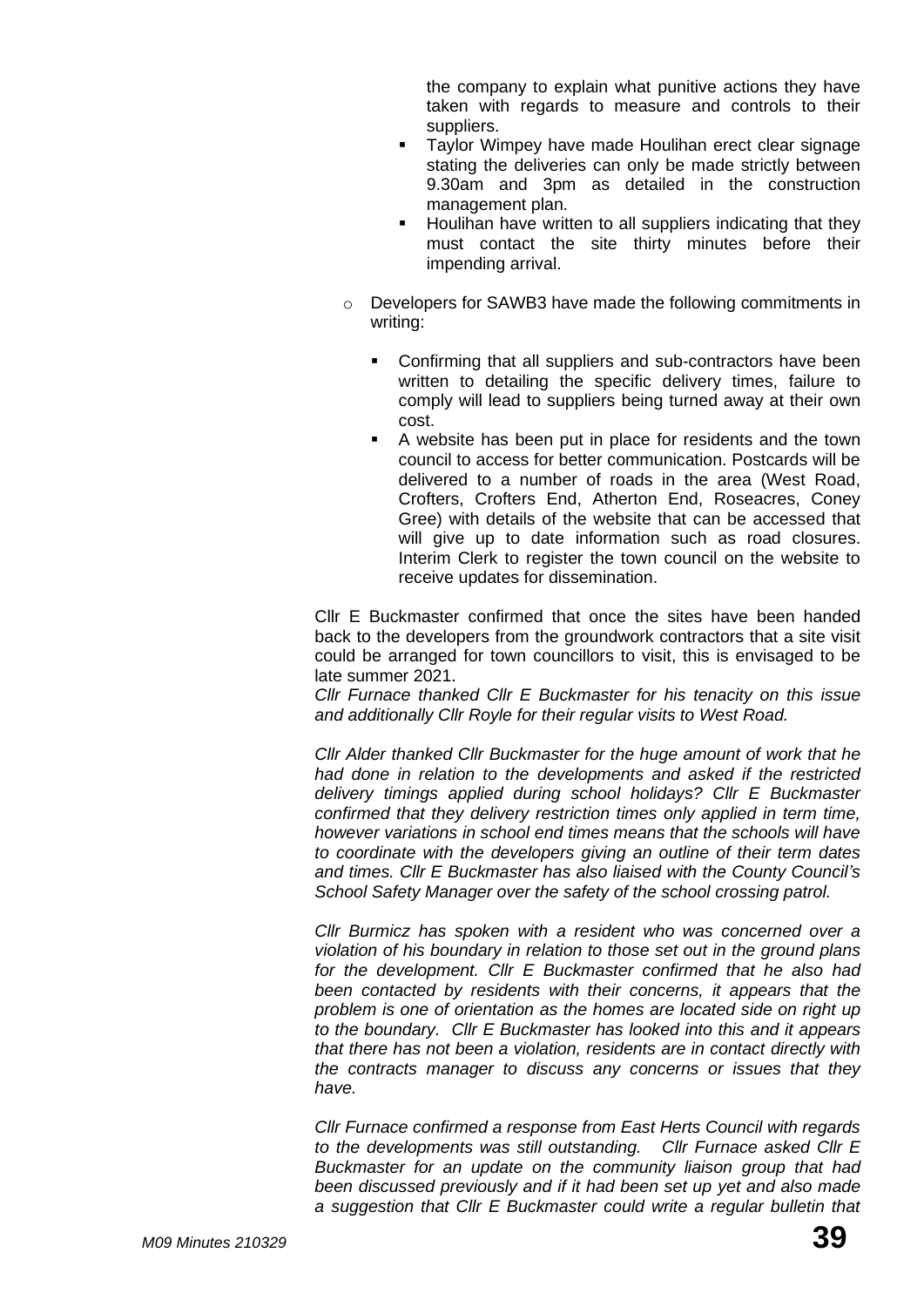*could be placed on the town council website. Cllr E Buckmaster would contact Taylor Wimpey requesting that they also provide a line of communication similar to that of Barratts (David Wilson Homes) in the form of a website where residents and the town council could access information about the developments. Cllr E Buckmaster to provide a monthly bulletin about the developments that will be uploaded on the town council website.* 

*Cllr Furnace shared correspondence from a resident in the town and gave apologies for the delay in bringing this letter to full council, it had arrived at the council offices in February 2021:*

*'Madam Mayor, please will the town council tell the people of Sawbridgeworth if the promised by pass will be starting very soon as the criteria of 500 new homes will shortly be reached and possibly exceeded. The people of Sawbridgeworth are getting increasingly agitated at the behaviour of many road users i.e. going too fast, being over the weight limit on certain roads and generally ignoring road signs and local conditions. The actual construction of the planned building sites are going to have a huge impact on the community by causing damage to verges and construction mud on the road, causing danger to both cyclists and pedestrians. The route taken by some of the construction traffic will pass schools, a hospital entrance and the entrance to a retirement complex for older people plus a neurological centre from which the staff and relatives take the residents out in the wheelchairs, of course all of this also add to the air pollution of the town. I would like to think that all members of the East Herts District Council Planning Committee along with County Highways team will visit West Road very soon to fully appreciate the impact on the local community including traffic flow, medical services and schools. Please can this letter be read out and discussed at the next full council meeting via the agenda item for the public forum or your mayor's report publishing the*  results for all the towns people to understand the views of all *councillors, our elected representatives.* 

*Cllr E Buckmaster responded in relation to this communication that during the early communications with East Herts Council on preferred options that Sawbridgeworth was being assessed to take between 500 and 3000 new homes and the up to 3000 was predicated on having a by-pass. Weight limits have been highlighted with the groundwork contractors on both sites and interaction to stop this at source by detailing clearly to drivers that there are designated routes to the developments and must be adhered to.* 

#### **20/171 TOWN EVENTS 2021**

Town projects Manager reported that there were no further updates to the previous list of events detailed. At the earliest it is hoped that Fun on the Field would be able to go ahead in September, but this will all be in line with government guidelines on holding large scale events. The same would also apply for the annual Christmas event, potentially to keep people safe this could become a whole day event so that large crowds do not form over a short period of time. *Cllr R Buckmaster suggested that community group leaders could meet with the town council and make suggestions for a whole day Christmas event.* 

#### **20/172 MAYOR'S CORRESPONDENCE AND COMMUNICATIONS**

Additionally, to the submitted report:

o Correspondence from Sheila Rochester thanking the council for putting forward her husband's name for consideration as a street name on the new development.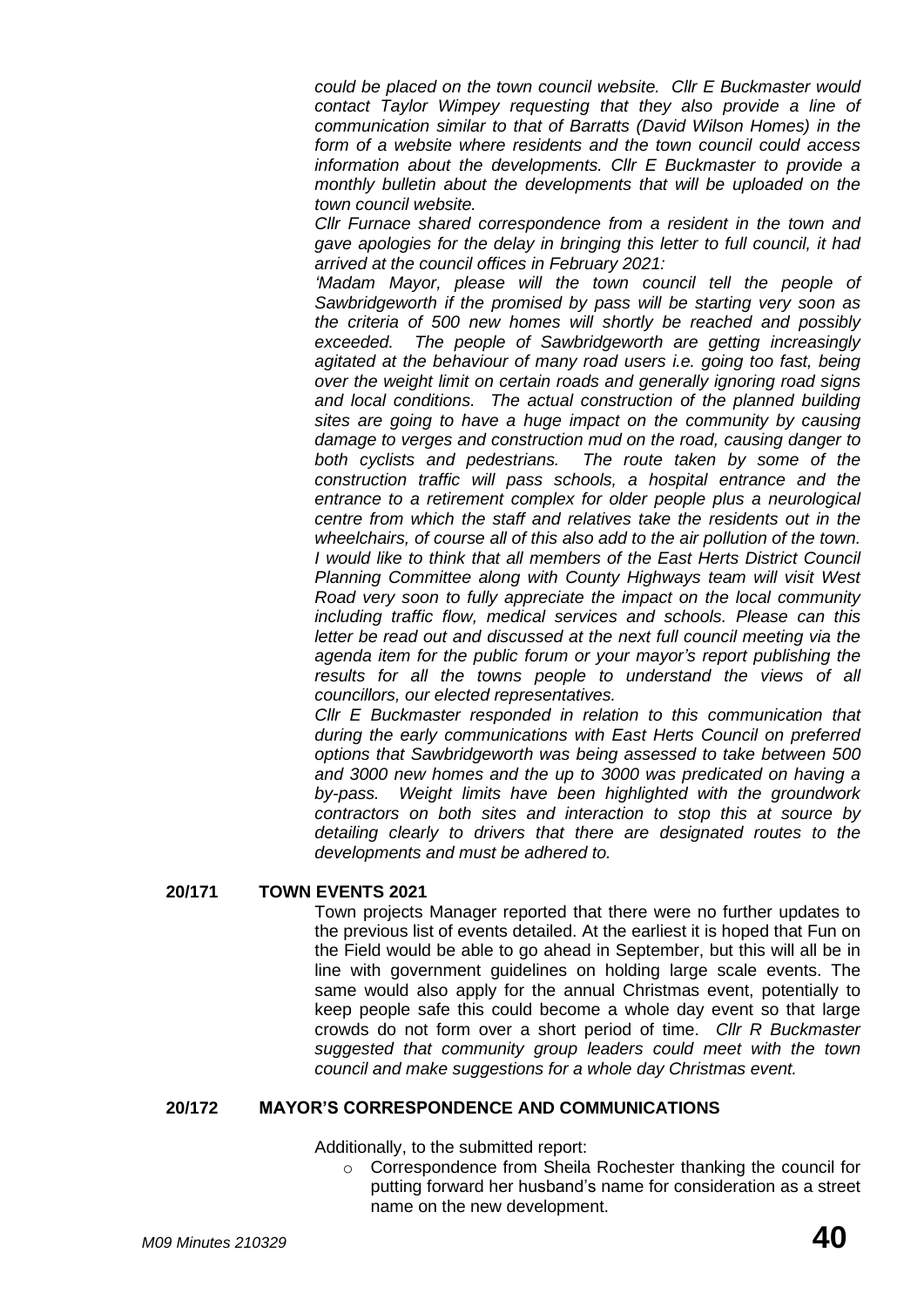- o Also letters of thanks from a resident with regards to May Slater and Candida Tobin for the recommendation on using their names on road developments from their contributions to the life of the town.
- o Letter from the Mayor of Bry-sur-Marne inviting a delegation from Sawbridgeworth in September.
- o Shell Garage update from the contractor who at time of writing were still waiting for the approval to restart work on the site. However, it appears today that work has resumed on site with the arrival of site huts and vehicles.
- o Letter of thanks from Cyril Lumley for the retirement gift from Councillors.
- o Letter of best wishes from the Mayor of Dunmow as the year draws to a close.
- o Air Quality letter that was sent to East Herts Council has been responded to and meeting will be arranged with the officer for housing and health, all interested councillors will be invited to attend.
- o The Annual Town Meeting will not take place as scheduled on 6<sup>th</sup> April 2021.
- o Sawbo Daily Mile charity event started on 29/4/21

## **20/173 REPRESENTATIVES REPORTS**

- To receive representatives reports from:
- o County Councillor E Buckmaster in addition to the report detailed:
	- o Double yellow lines at Three Mile Pond, the work is now completed.

*Cllr Alder requested that the area on the corner of Parsonage Lane be looked at and to consider a new information board detailing all of the businesses based in Parsonage Lane rather than the plethora of assorted signs cluttering the verge. Cllr Buckmaster agreed to investigate.* 

*Cllr Alder asked for an update on the double yellow lines at Bullfields. Cllr Buckmaster reported that the statutory consultation has now closed and feedback from some residents is to extend the proposed yellow lines further than detailed in the recommendation. Discussions are ongoing with officers at highways so no further update at present.* 

- o District Councillor Alder Report in addition to the report detailed:
	- o Attendance at an East Herts Council meeting with the Local Government Boundary Commission for England. Councillors were welcome to comment at the meeting, however the final decision would be with the Boundary Commission.
- o District Councillor R Buckmaster in addition to the report detailed:
	- o An email update was sent about the relocation of the cycle rack that is situated in Bell Street Car Park. The footpath has been widened so that the cycle rack can be turned around ninety degrees to allow better access on the footpath for pedestrians, wheelchairs and mobility scooter users and will not impede access to the public conveniences.

*Cllr Royle asked if there was any further information on the District Plan Review? Cllr R Buckmaster confirmed that the review would be taking place later in the year or early 2022 and that the approved Supplementary Planning Document would be included in the review.*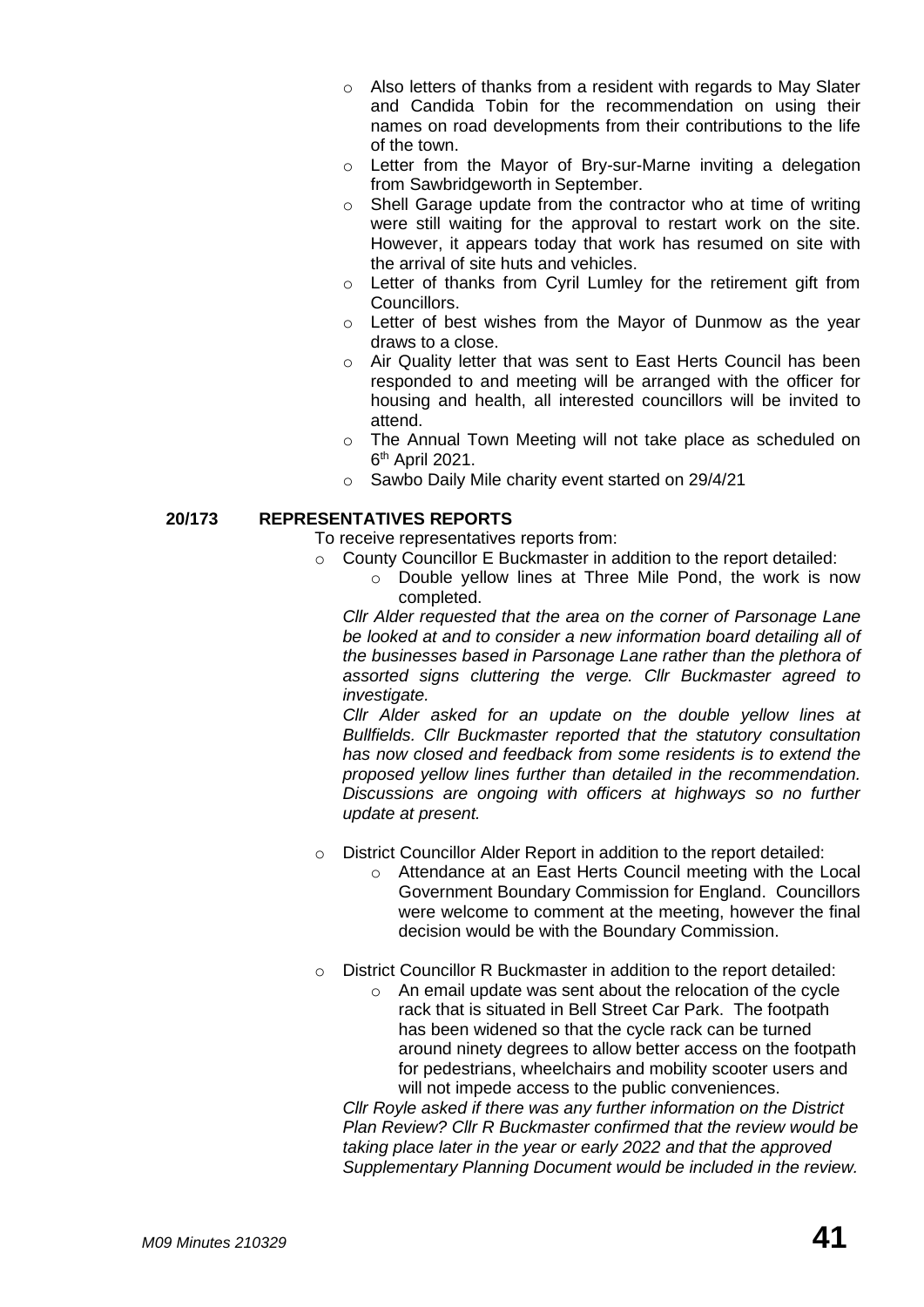- o District Councillor J Burmicz in addition to the report detailed:
	- o Attendance at East Hertfordshire Electoral Review meeting on 24th March, Cllr Burmicz strongly advised all councillors to attend further meetings with regards to this topic as once decisions are made they will be final and it is important to make representations on the subject. The consultation is due out in September 2021.
- o Other Representatives
	- Cllr Royle Footpaths; Schools; Town Twinning and in addition:
		- o Footpath Recovery Scheme has been introduced. Cllr Royle has made some recommendations as to which footpaths require attention in and around the town.
		- o Pishiobury Local Nature Reserve chased officer at East Herts Council for an update. No response yet received.
		- o Litter picking group is not currently going ahead as an organised event with COVID restrictions, but Cllr Royle thanked individuals that were carrying out litter picking in their local area. *Cllr E Buckmaster advised that he has asked East Herts Council for clarification on what is and is not permitted and what support they could offer with this initiative.*
	- Cllr R Buckmaster *–* RHSO; SYPRC and in addition;
		- o Community shop at the Evangelical Congregational Church is still operating and numbers are increasing weekly, donations are welcome by contacting Gary Hanson directly.
	- Cllr Alder HAPTC
		- o To advise that the Annual Meeting of HAPTC will take place on the  $6<sup>th</sup>$  July 2021 via zoom. Invitation has been sent to MP Gagen Mohindra to speak at the meeting.

## **20/174 OFFICERS REPORTS**

*Received and noted:* Town Project Managers report for the month of March 2021 – there were no further updates to the report.

#### **20/175 ONLINE MEETINGS**

Cllr Furnace advised that with the exception of some grammatical errors the policy that was proposed was acceptable and suitable. To note that the audio only would be published on the town council website for three months and then removed and deleted.

*[prop Cllr Alder; sec'd Cllr Burmicz] All in favour*

#### **20/176 LOCAL BUSINESSES**

Cllr G Rattey expressed how proud he was of the resilience of all our local businesses on how they had conducted themselves in this last year. They had expressed to Cllr Rattey that they would like it noted that they too are hugely grateful for the support that the town council had given. The additional restriction grant closes on the 31<sup>st</sup> March, this is for businesses that have remained open. Re-Start Grant will commence from the 1<sup>st</sup> April 2021.

Town Projects Manager detailed attendance at the East Herts Council Town Vibrancy Meeting on 24<sup>th</sup> March and confirmed that they would be